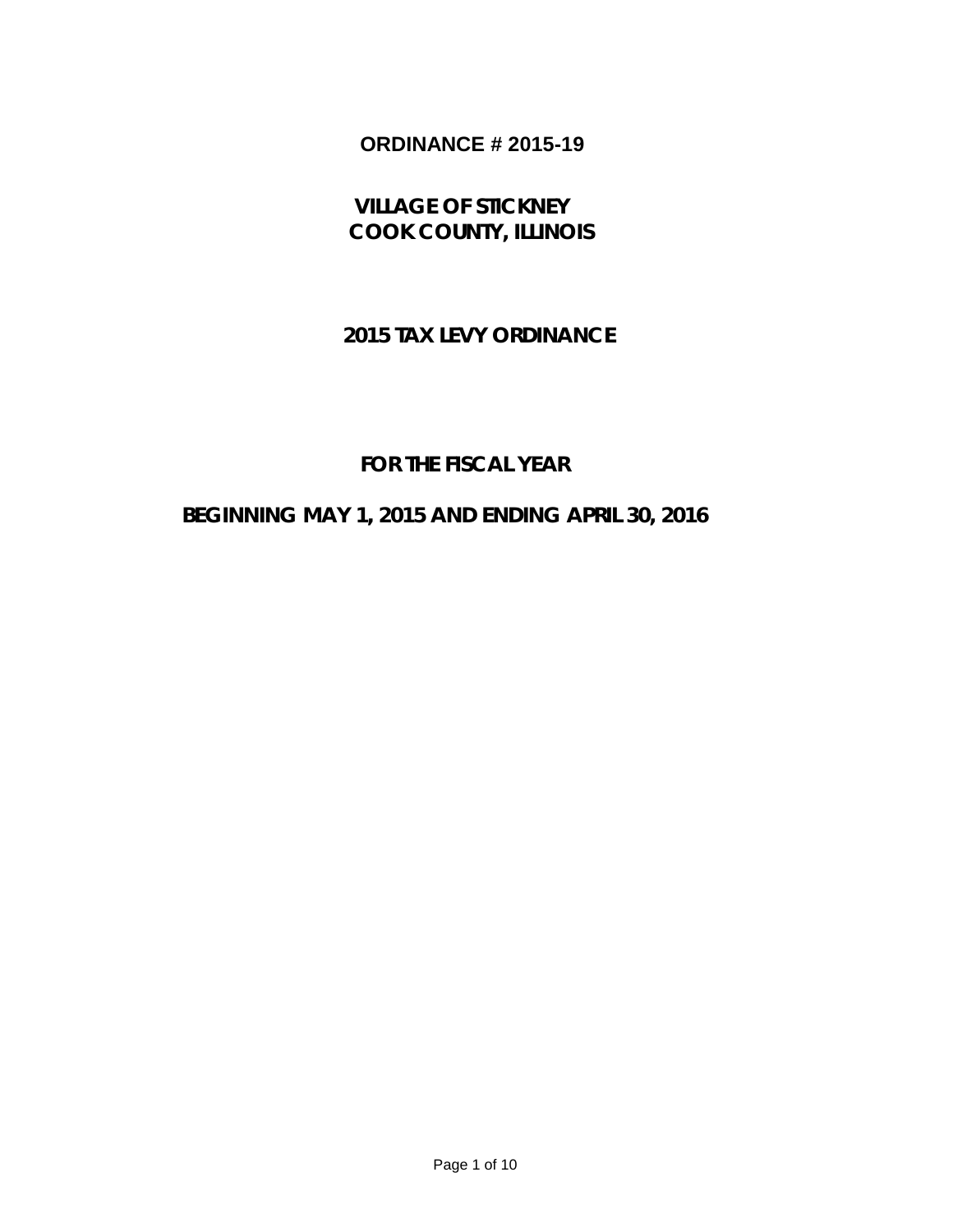### VILLAGE OF STICKNEY COOK COUNTY, ILLINOIS 2015 TAX LEVY ORDINANCE FOR THE FISCAL YEAR BEGINNING MAY 1, 2015 AND ENDING APRIL 30, 2016

BE IT ORDAINED by the President and Board of Trustees of the Village of Stickney, Cook County, Illinois as follows:

SECTION 1. Tax for the following sums of money or as much thereof as may be authorized by law, to defray all expenses and liabilities of the Village of Stickney, Cook County, Illinois be and the same is hereby levied for the purpose specified against all taxable property in the Village of Stickney, Cook County Illinois, for the fiscal year beginning on May 1, 2015 and ending on April 30, 2016.

|                     |                                                        | <b>AMOUNT</b><br>APPROPRIATED |         | AMOUNT TO BE<br><b>RAISED BY</b> |    | AMOUNT TO BE<br><b>RECEIVED FROM</b> |
|---------------------|--------------------------------------------------------|-------------------------------|---------|----------------------------------|----|--------------------------------------|
|                     |                                                        |                               |         | <b>TAX LEVY</b>                  |    | OTHER SOURCES                        |
| <b>GENERAL FUND</b> |                                                        |                               |         |                                  |    |                                      |
|                     | <b>EXECUTIVE AND LEGISLATIVE DEPARTMENT</b>            |                               |         |                                  |    |                                      |
| 1.1                 | Salary of Village President                            | \$                            | 21,500  |                                  |    |                                      |
| 1.2                 | Salaries of Village Trustees                           |                               | 43,200  |                                  |    |                                      |
| 1.3                 | Salary of Liquor Commissioner                          |                               | 3,500   |                                  |    |                                      |
|                     | Total                                                  | \$                            | 68,200  | 45,000                           | \$ | 23,200                               |
|                     |                                                        |                               |         | Corporate                        |    |                                      |
|                     | <b>ADMINISTRATIVE DEPARTMENT</b>                       |                               |         |                                  |    |                                      |
| 2.1                 | Salary of Village Clerk                                | \$                            | 17,000  |                                  |    |                                      |
| 2.2                 | Salary of Village Treasurer/Collector-partial          |                               | 46,500  |                                  |    |                                      |
| 2.4                 | Salary of office clerks-partial                        |                               | 60,500  |                                  |    |                                      |
| 2.5                 | Salary of building inspector                           |                               | 31,500  |                                  |    |                                      |
| 2.6                 | Compensation of elecrical inspector                    |                               | 8,000   |                                  |    |                                      |
| 2.7                 | Comp.of three (3) Fire and Police Comm. members        |                               | 6,000   |                                  |    |                                      |
| 2.8                 | Expenses of Board of Fire and Police Commision         |                               | 3,000   |                                  |    |                                      |
| 2.9                 | Expenses for postage, stationery and supplies          |                               | 11,000  |                                  |    |                                      |
| 2.10                | Purchase of license supplies                           |                               | 7,000   |                                  |    |                                      |
| 2.11                | IL Municipal League-membership and expenses            |                               | 2,000   |                                  |    |                                      |
| 2.12                | Printing and publishing                                |                               | 9,000   |                                  |    |                                      |
| 2.13                | Cost of preparing and publishing finanacial statements |                               | 1,800   |                                  |    |                                      |
| 2.14                | Employee insurance                                     |                               | 10,000  |                                  |    |                                      |
| 2.15                | Computer maintenance and services                      |                               | 18,000  |                                  |    |                                      |
| 2.16                | Expenses of Zoning Board of Appeals                    |                               | 1,000   |                                  |    |                                      |
| 2.17                | Revision and recodification of ordinances              |                               | 3,000   |                                  |    |                                      |
| 2.19                | Plumbing inspection services                           |                               | 3,200   |                                  |    |                                      |
| 2.22                | W.C.M.C.-membership and expenses                       |                               | 12,000  |                                  |    |                                      |
| 2.23                | <b>Salary Safety Committee</b>                         |                               | 23,000  |                                  |    |                                      |
|                     | Total                                                  | \$                            | 273,500 | 73,000                           | S  | 200,500                              |
|                     |                                                        |                               |         | Corporate                        |    |                                      |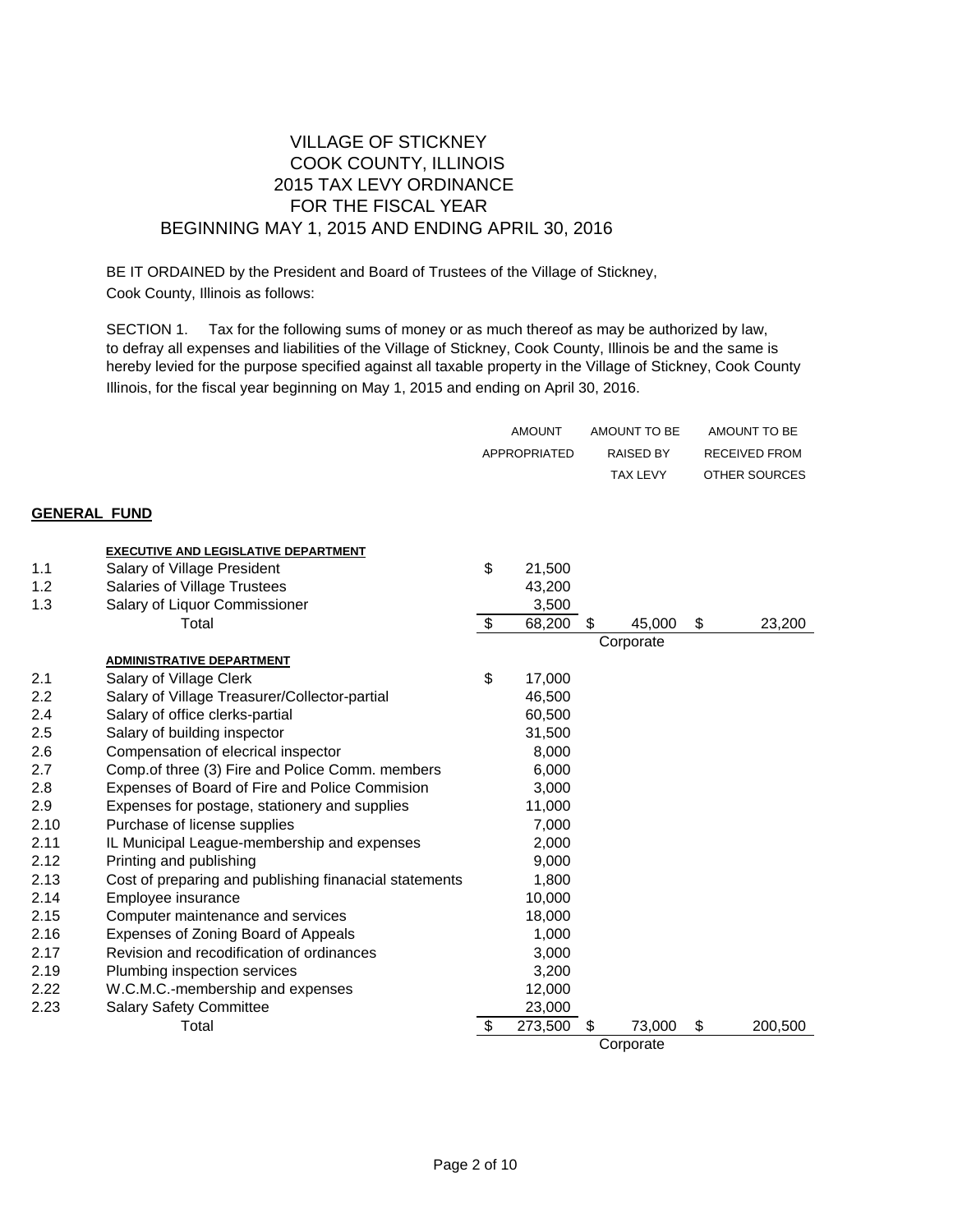|                    |                                     |                           | <b>AMOUNT</b><br>APPROPRIATED |   | AMOUNT TO BE<br><b>RAISED BY</b><br><b>TAX LEVY</b> | AMOUNT TO BE<br><b>RECEIVED FROM</b><br>OTHER SOURCES |
|--------------------|-------------------------------------|---------------------------|-------------------------------|---|-----------------------------------------------------|-------------------------------------------------------|
|                    | <b>PROFESSIONAL SERVICES</b>        |                           |                               |   |                                                     |                                                       |
| 3.2                | Legal services other than retainer  |                           | \$150,000.00                  |   |                                                     |                                                       |
| 3.3                | Village Prosecutor                  |                           | 21,600                        |   |                                                     |                                                       |
| 3.4                | Other professional fees             |                           | 6,000                         |   |                                                     |                                                       |
| 3.5                | <b>Engineering services</b>         |                           | 6,000                         |   |                                                     |                                                       |
| 3.6                | Lobbyist                            |                           | 6,000                         |   |                                                     |                                                       |
|                    | Total                               | $\boldsymbol{\mathsf{S}}$ | 189,600                       | S | 60,000                                              | \$<br>129,600                                         |
|                    |                                     |                           |                               |   | Corporate                                           |                                                       |
|                    |                                     |                           |                               |   |                                                     |                                                       |
|                    | <b>POLICE DEPARTMENT</b>            |                           |                               |   |                                                     |                                                       |
| 4.1                | Salary of Chief of Police           | \$                        | 105,000                       |   |                                                     |                                                       |
| 4.2                | Salary of Deputy Police Chief       |                           | 90,200                        |   |                                                     |                                                       |
| 4.4                | Salaries of Sergeants of Police     |                           | 273,000                       |   |                                                     |                                                       |
| 4.5                | Salaries of Patrolmen               |                           | 825,000                       |   |                                                     |                                                       |
| 4.6                | Salaries of special police duties   |                           | 150,000                       |   |                                                     |                                                       |
| 4.7                | <b>Salaries of Radio Clerks</b>     |                           | 260,000                       |   |                                                     |                                                       |
| 4.8                | Salary of Ordinance Control Officer |                           | 33,750                        |   |                                                     |                                                       |
| $\Lambda$ $\Omega$ | Cost of mointaining motor equipment |                           | sa nnn                        |   |                                                     |                                                       |

| 4.1  | Salary of Chief of Police                             | \$         | 105,000   |    |         |    |           |
|------|-------------------------------------------------------|------------|-----------|----|---------|----|-----------|
| 4.2  | Salary of Deputy Police Chief                         |            | 90,200    |    |         |    |           |
| 4.4  | Salaries of Sergeants of Police                       |            | 273,000   |    |         |    |           |
| 4.5  | Salaries of Patrolmen                                 |            | 825,000   |    |         |    |           |
| 4.6  | Salaries of special police duties                     |            | 150,000   |    |         |    |           |
| 4.7  | Salaries of Radio Clerks                              |            | 260,000   |    |         |    |           |
| 4.8  | Salary of Ordinance Control Officer                   |            | 33,750    |    |         |    |           |
| 4.9  | Cost of maintaining motor equipment                   |            | 36,000    |    |         |    |           |
| 4.10 | Cost of maintaining communication equipment           |            | 25,000    |    |         |    |           |
| 4.11 | Expenses for stationery, printing and office supplies |            | 5,500     |    |         |    |           |
| 4.12 | Operating expenses, equipment and supplies            |            | 20,000    |    |         |    |           |
| 4.13 | Motor fuel cost                                       |            | 70,000    |    |         |    |           |
| 4.14 | Education and training costs                          |            | 15,000    |    |         |    |           |
| 4.15 | Employee insurance                                    |            | 320,000   |    |         |    |           |
| 4.16 | Maintenance of gun range                              |            | 3,000     |    |         |    |           |
| 4.17 | Clothing allowance                                    |            | 16,850    |    |         |    |           |
| 4.18 | Adjudication                                          |            | 54,400    |    |         |    |           |
| 4.19 | Computer maintenance and services                     |            | 25,000    |    |         |    |           |
| 4.20 | Animal control contractual service                    |            | 1,000     |    |         |    |           |
| 4.21 | <b>Adjudication Hearing Officer</b>                   |            | 8,400     |    |         |    |           |
| 4.22 | Police Officers' holiday pay                          |            | 90,000    |    |         |    |           |
| 4.23 | Salary of Police Corporals                            |            | 6,600     |    |         |    |           |
| 4.26 | Leads Supervisor                                      |            | 2,100     |    |         |    |           |
|      | Total                                                 | \$         | 2,435,800 | \$ | 577,000 | \$ | 1,858,800 |
|      |                                                       |            |           |    | Police  |    |           |
|      |                                                       | Protection |           |    |         |    |           |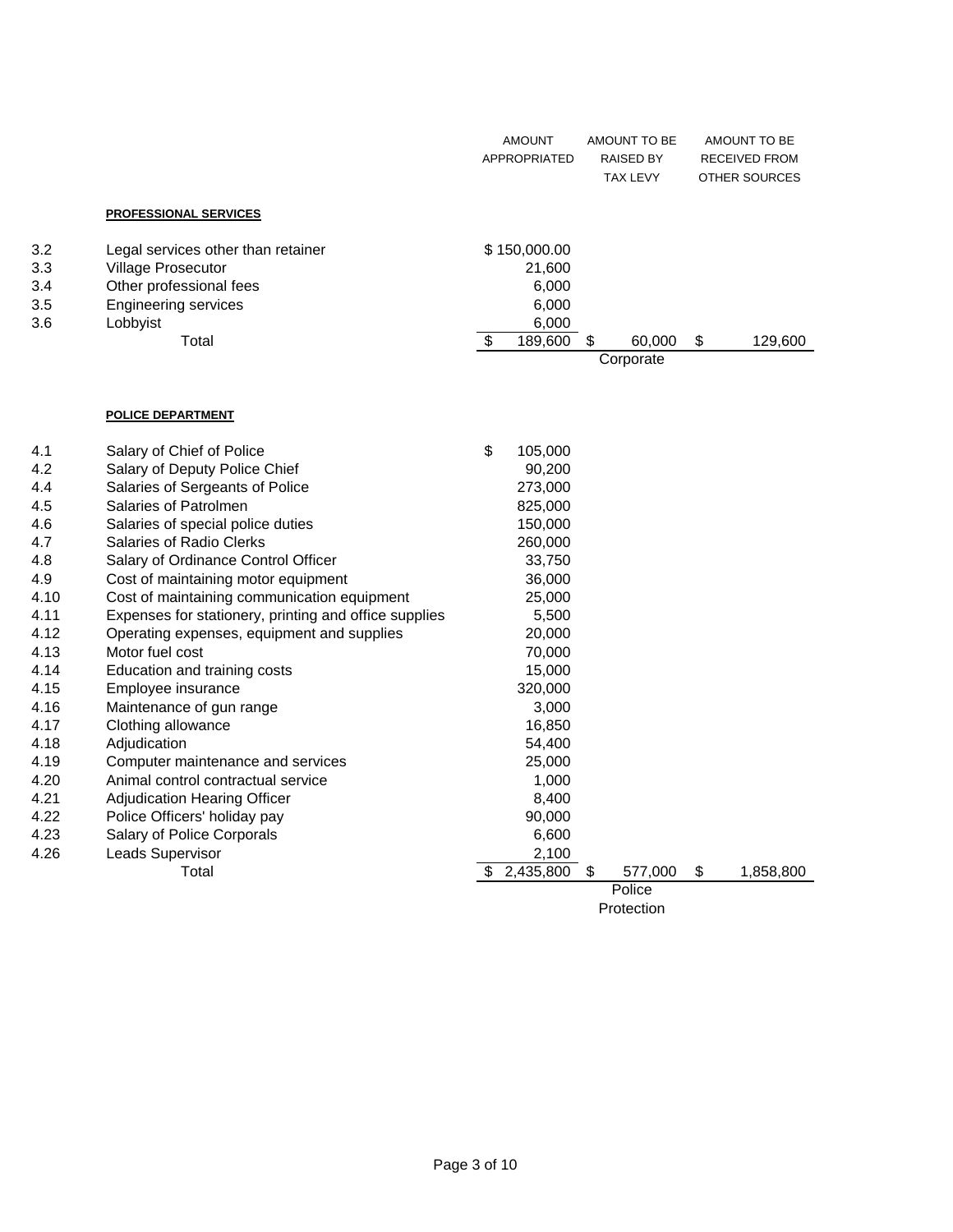|      |                                                     | <b>AMOUNT</b><br>APPROPRIATED |           | <b>RAISED BY</b><br><b>TAX LEVY</b> | RECEIVED FROM<br>OTHER SOURCES |
|------|-----------------------------------------------------|-------------------------------|-----------|-------------------------------------|--------------------------------|
|      | <b>FIRE DEPARTMENT</b>                              |                               |           |                                     |                                |
| 5.1  | Salary of Fire Chief                                | \$                            | 70,000    |                                     |                                |
| 5.2  | Salaries of firemen                                 |                               | 985,000   |                                     |                                |
| 5.3  | Salaries of fire inspectors                         |                               | 32,000    |                                     |                                |
| 5.4  | <b>MABAS Division XI Dues</b>                       |                               | 10,000    |                                     |                                |
| 5.5  | Expense of stationery, printing and office supplies |                               | 3,500     |                                     |                                |
| 5.6  | Motor fuel cost                                     |                               | 20,000    |                                     |                                |
| 5.7  | Repair & maintenance of motor equipment             |                               | 30,000    |                                     |                                |
| 5.8  | Cost of maintaining communication equipment         |                               | 12,000    |                                     |                                |
| 5.9  | Cost of operating supplies                          |                               | 24,000    |                                     |                                |
| 5.10 | Education and training costs                        |                               | 12,000    |                                     |                                |
| 5.11 | Purchase of fire fighting clothing                  |                               | 28,000    |                                     |                                |
| 5.12 | Purchase of operating equipment                     |                               | 24,000    |                                     |                                |
| 5.13 | Emergency vehicle priority system                   |                               | 1,000     |                                     |                                |
| 5.14 | Medical examinations and hepatitis B shots          |                               | 12,000    |                                     |                                |
| 5.15 | Computer maintenance and services                   |                               | 12,000    |                                     |                                |
| 5.16 | Ambulance billing services                          |                               | 12,000    |                                     |                                |
| 5.17 | Purchase of breathing apparatus                     |                               | 8,000     |                                     |                                |
| 5.18 | Grant - Equipment                                   |                               | 50,000    |                                     |                                |
| 5.19 | Employee insurance                                  |                               | 21,500    |                                     |                                |
|      | Total                                               | \$                            | 1,367,000 | \$<br>415,000                       | \$<br>952,000                  |
|      |                                                     |                               |           | Fire                                |                                |
|      |                                                     |                               |           | Protection                          |                                |
|      | <b>PUBLIC WORKS DEPARTMENT</b>                      |                               |           |                                     |                                |
| 6.1  | Salary of Village Supervisor-partial                | \$                            | 46,500    |                                     |                                |
| 6.2  | Office supplies                                     |                               | 1,000     |                                     |                                |
| 6.3  | Cost of material-repairing streets                  |                               | 10,000    |                                     |                                |
| 6.4  | Cost of material-repairing alleys                   |                               | 2,000     |                                     |                                |
| 6.5  | Cost of repairing-public walks                      |                               | 7,000     |                                     |                                |
| 6.6  | Cost of repairing-public walks 50/50 curbing        |                               |           |                                     |                                |
|      | and A.D.A. requirements                             |                               | 20,000    |                                     |                                |
| 6.7  | Cost of-trimming and removal of trees               |                               | 50,000    |                                     |                                |
| 6.8  | Repair and maintenance-motorized equipment          |                               | 28,000    |                                     |                                |
| 6.10 | Computer maintence and services                     |                               | 3,000     |                                     |                                |
| 6.11 | Purchase of traffic regulations and street signs    |                               | 10,000    |                                     |                                |
| 6.12 | Cost of material-street snow removal                |                               | 5,000     |                                     |                                |
| 6.13 | Purchase of maintenance supplies                    |                               | 4,000     |                                     |                                |
| 6.14 | Purchase and repair of maintenance equipment        |                               | 7,000     |                                     |                                |
| 6.15 | Payment of energy maintenance and repair            |                               |           |                                     |                                |
|      | of alley and street lights                          |                               | 75,000    |                                     |                                |
| 6.16 | Maintenance of private property                     |                               | 6,000     |                                     |                                |
|      | Total                                               | \$                            | 274,500   | 105,000<br>\$                       | \$<br>169,500                  |

**Corporate**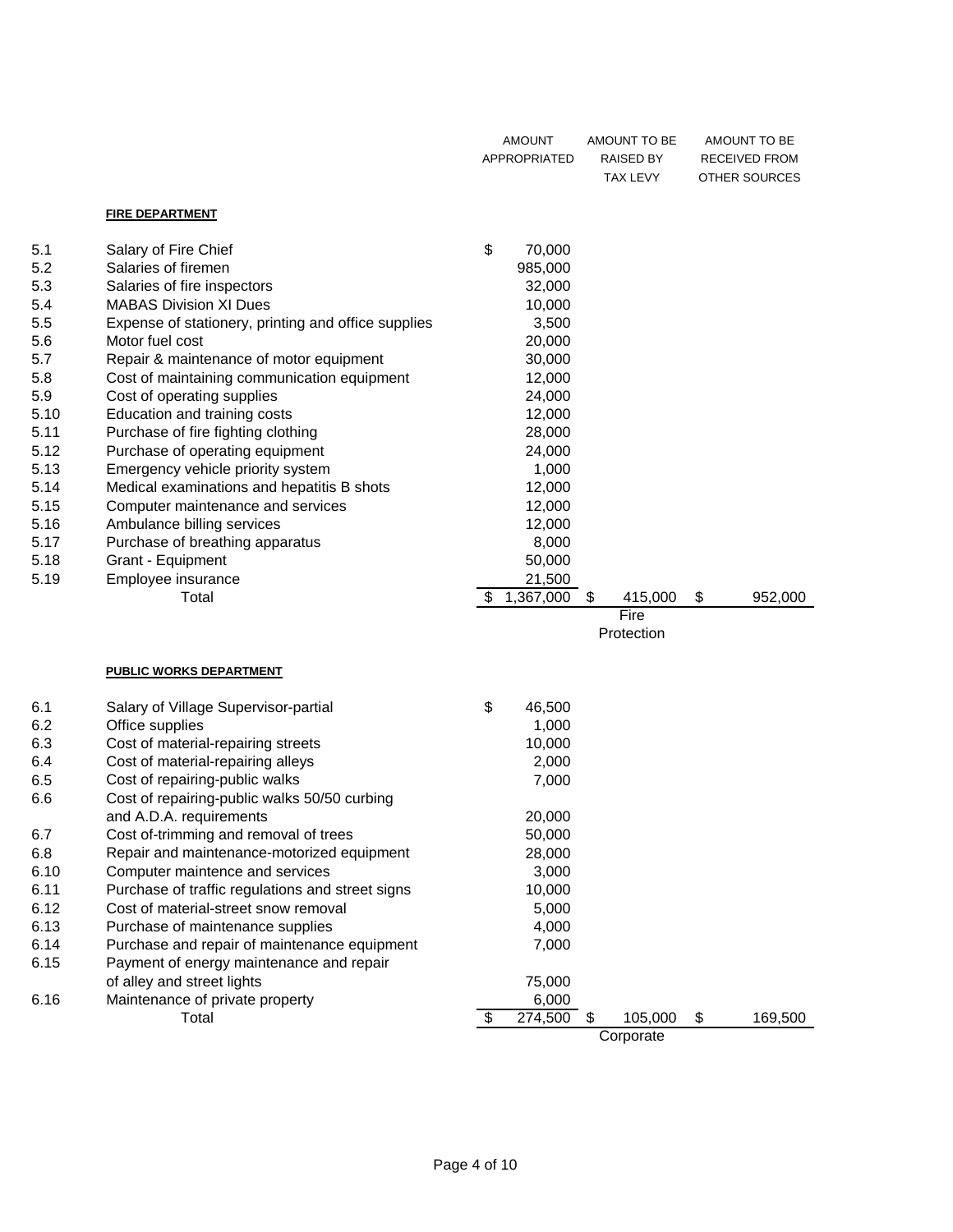|                                                              |                                                                                                                                                                                                                                                                                     |          | <b>AMOUNT</b><br><b>APPROPRIATED</b>                                                              |                           | AMOUNT TO BE<br><b>RAISED BY</b><br>TAX LEVY |    | AMOUNT TO BE<br>RECEIVED FROM<br>OTHER SOURCES |
|--------------------------------------------------------------|-------------------------------------------------------------------------------------------------------------------------------------------------------------------------------------------------------------------------------------------------------------------------------------|----------|---------------------------------------------------------------------------------------------------|---------------------------|----------------------------------------------|----|------------------------------------------------|
|                                                              | <b>PUBLIC BUILDINGS AND GROUNDS</b>                                                                                                                                                                                                                                                 |          |                                                                                                   |                           |                                              |    |                                                |
| 7.1<br>7.2<br>7.3<br>7.5<br>7.6<br>7.7                       | <b>Janitorial Services</b><br>Heating/Electric-Village Hall<br>Telephone services<br>Maintenance and repair of building<br>Purchase of supplies<br>Security and fire systems<br>Total                                                                                               | \$<br>\$ | 22,500<br>9,000<br>66,000<br>75,000<br>8,000<br>22,000<br>202,500                                 | \$                        | 45,000<br>Corporate                          | \$ | 157,500                                        |
|                                                              | <b>MISCELLANOUS</b>                                                                                                                                                                                                                                                                 |          |                                                                                                   |                           |                                              |    |                                                |
| 8.1                                                          | Contingencies                                                                                                                                                                                                                                                                       | \$       | 25,000                                                                                            | $\boldsymbol{\mathsf{S}}$ |                                              | \$ | 25,000                                         |
|                                                              | <b>SANITATION DEPARTMENT</b>                                                                                                                                                                                                                                                        |          |                                                                                                   |                           |                                              |    |                                                |
| 9.1<br>9.2<br>9.3<br>9.4<br>9.5<br>9.6<br>9.7<br>9.8<br>9.10 | Salaries of employees<br>Cost of maintenance and repair-motorized equipment<br>Motor fuel purchase<br>Purchase of materials and supplies<br>Disposal service charge<br>Uniforms<br>Employee insurance<br>Medical examinations<br>Purchase of containers and recycling bins<br>Total | \$<br>\$ | 400,000<br>70,000<br>36,000<br>3,500<br>10,000<br>12,000<br>108,000<br>2,500<br>18,000<br>660,000 | \$                        | 134,045<br>Garbage                           | \$ | 525,955                                        |
|                                                              | <b>INSURANCE</b>                                                                                                                                                                                                                                                                    |          |                                                                                                   |                           |                                              |    |                                                |
| 10.1                                                         | Insurance                                                                                                                                                                                                                                                                           | \$       | 216,000                                                                                           | $\sqrt{5}$                | 40,000<br>Liability<br>Insurance             | \$ | 176,000                                        |
|                                                              | <b>AUDITING</b>                                                                                                                                                                                                                                                                     |          |                                                                                                   |                           |                                              |    |                                                |

11.1 Auditing services 11.1 Auditing services 11.1 Auditing services 120,500 \$ 500

**Auditing**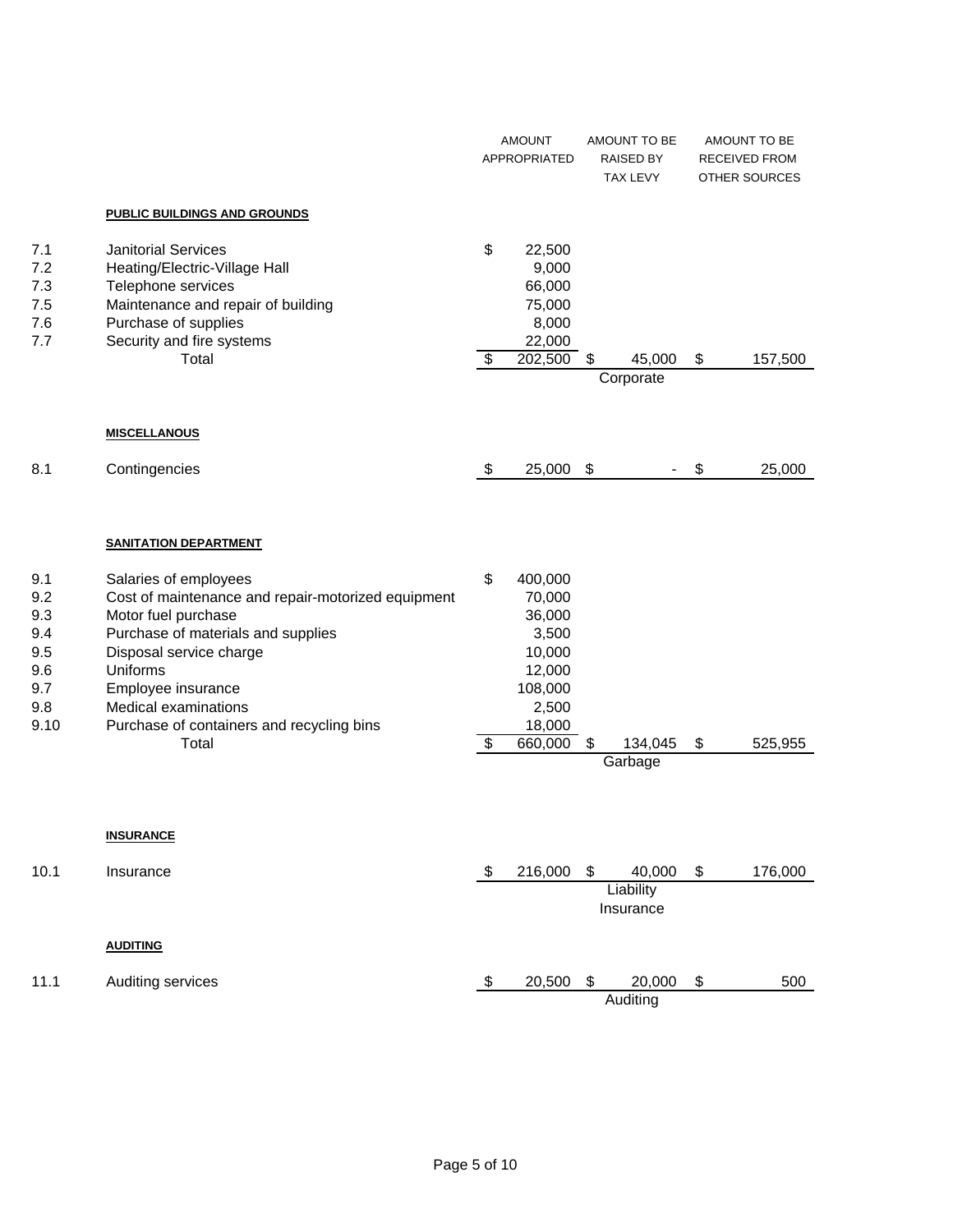|                                                                       |                                                                                                                                                                                                                                                                            |                                 | <b>AMOUNT</b><br>APPROPRIATED |                                                                                             | AMOUNT TO BE<br><b>RAISED BY</b><br><b>TAX LEVY</b> |                                                 | AMOUNT TO BE<br>RECEIVED FROM<br><b>OTHER SOURCES</b> |
|-----------------------------------------------------------------------|----------------------------------------------------------------------------------------------------------------------------------------------------------------------------------------------------------------------------------------------------------------------------|---------------------------------|-------------------------------|---------------------------------------------------------------------------------------------|-----------------------------------------------------|-------------------------------------------------|-------------------------------------------------------|
|                                                                       | <b>MUNICIPAL RETIREMENT</b>                                                                                                                                                                                                                                                |                                 |                               |                                                                                             |                                                     |                                                 |                                                       |
| 12.1<br>12.2<br>12.3                                                  | Municipal retirement<br>FICA and medicare<br>Unemployment taxes<br><b>Total</b>                                                                                                                                                                                            | \$<br>\$                        |                               | 150,000<br>182,000<br>30,000<br>362,000                                                     | S                                                   | 272,000                                         | \$<br>90,000                                          |
|                                                                       |                                                                                                                                                                                                                                                                            |                                 |                               |                                                                                             |                                                     | I.M.R.F. \$105,000<br>Social Security \$167,000 |                                                       |
| 14.1                                                                  | <b>CONTRIBUTIONS TO POLICE PENSION FUND</b><br>Real estate taxes                                                                                                                                                                                                           | \$                              |                               | 612,000                                                                                     | \$                                                  | 612,000<br>Police Pension                       | \$                                                    |
|                                                                       | <b>PARKS &amp; RECREATION</b>                                                                                                                                                                                                                                              |                                 |                               |                                                                                             |                                                     |                                                 |                                                       |
| 17.1<br>17.3<br>17.4<br>17.5<br>17.6<br>17.7<br>17.8<br>17.9<br>17.12 | Salaries-Parks & Recreation<br><b>Stickney Recreation Center</b><br>Maintenance & Supplies<br>Activities<br>Equipment<br><b>Stickney Baseball Association</b><br><b>Stickney Golden Agers</b><br><b>Stickney Senior Citizens</b><br>Sickney Youth Football<br><b>Total</b> | \$<br>$\boldsymbol{\mathsf{S}}$ |                               | 10,000<br>25,000<br>25,000<br>12,000<br>5,000<br>2,500<br>1,500<br>1,500<br>2,500<br>85,000 | \$                                                  | 35,000<br>Corporate                             | \$<br>50,000                                          |
|                                                                       | <b>Total General Fund</b>                                                                                                                                                                                                                                                  | \$                              |                               | 6,791,600                                                                                   | S.                                                  | 2,433,045                                       | \$<br>4,358,555                                       |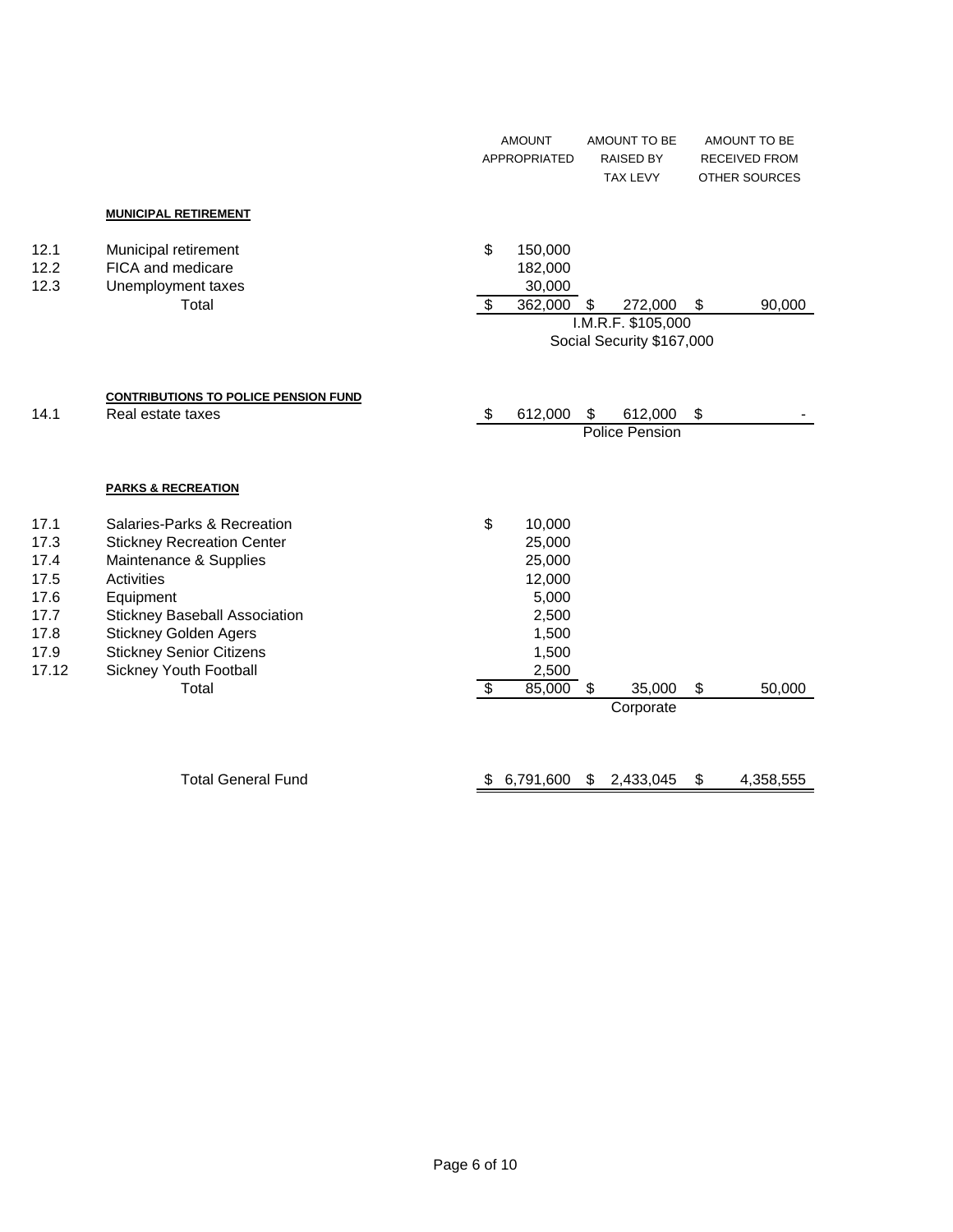| AMOUNT       | AMOUNT TO BE | AMOUNT TO BE  |
|--------------|--------------|---------------|
| APPROPRIATED | RAISED BY    | RECEIVED FROM |
|              | TAX LEVY     | OTHER SOURCES |

### **WATER FUND**

| 13.1  | Purchase of water                                  | \$<br>2,400,000       |    |           |
|-------|----------------------------------------------------|-----------------------|----|-----------|
| 13.2  | Electric power at reservoir                        | 40,000                |    |           |
| 13.3  | Purchase of meters & system                        | 30,000                |    |           |
| 13.4  | Purchase of materials and supplies                 | 10,000                |    |           |
| 13.5  | Contractual repairs to system                      | 140,000               |    |           |
| 13.6  | Salary of Supervisor-partial                       | 37,100                |    |           |
| 13.7  | Upgrade of computers                               | 5,000                 |    |           |
| 13.8  | Salaries of Water Department employees             | 188,000               |    |           |
| 13.9  | Salary of Village Treasurer/Collector-partial      | 48,500                |    |           |
| 13.10 | Salaries of office clerks-partial                  | 102,200               |    |           |
| 13.11 | Office supplies, postage & stationery              | 6,000                 |    |           |
| 13.12 | Telephone service                                  | 12,000                |    |           |
| 13.13 | Maintenance & repair of office equipment           | 3,000                 |    |           |
| 13.14 | Maintenance & repair of pumping station            | 80,000                |    |           |
| 13.15 | Auditing services                                  | 12,000                |    |           |
| 13.16 | Purchase of operating equipment                    | 1,000                 |    |           |
| 13.17 | Motor fuel costs                                   | 4,200                 |    |           |
| 13.18 | Maintenance & repair motorized equipment           | 5,000                 |    |           |
| 13.19 | Insurance                                          | 54,000                |    |           |
| 13.21 | Purchase of heating fuel                           | 3,000                 |    |           |
| 13.23 | Employee insurance                                 | 95,000                |    |           |
| 13.24 | Municipal retirement                               | 48,000                |    |           |
| 13.25 | Contingencies                                      | 5,000                 |    |           |
| 13.26 | Purchase & installation of fire hydrants           | 20,000                |    |           |
| 13.28 | Computer maintenance and services                  | 5,000                 |    |           |
| 13.29 | Lead treatment & water sampling                    | 9,000                 |    |           |
| 13.33 | Cost of-cleaning sewers, inlets and catch basins   | 40,000                |    |           |
| 13.35 | Cost of- material, installing and repairing sewers | 70,000                |    |           |
| 13.36 | Unemployment Tax                                   | 3,000                 |    |           |
| 13.37 | FICA and Medicare Tax                              | 36,000                |    |           |
| 13.38 | Water main repairs                                 | 30,000                |    |           |
| 13.39 | Depreciation                                       | 115,000               |    |           |
|       | <b>Total Water Fund</b>                            | 3,657,000<br>\$<br>\$ | \$ | 3,657,000 |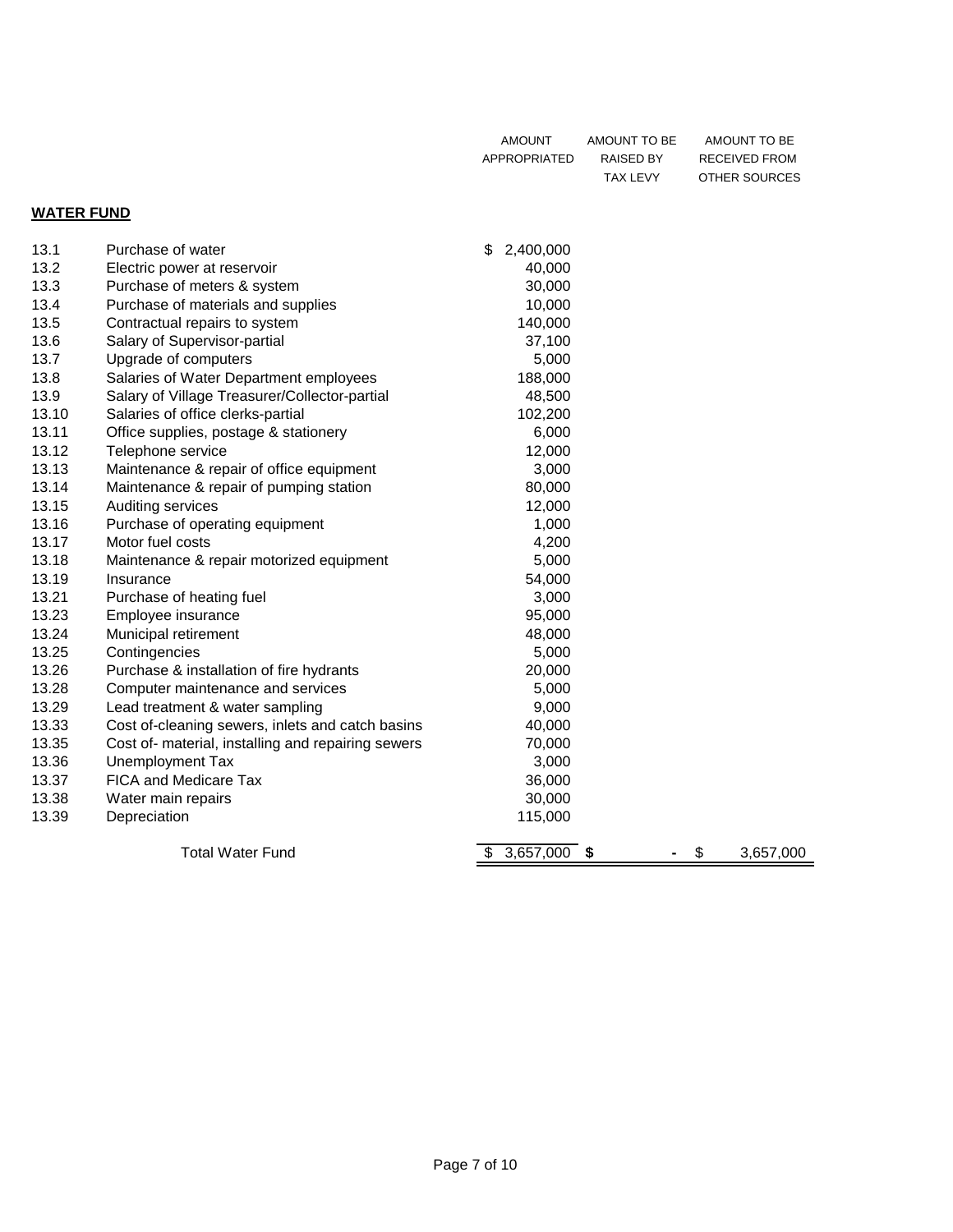|                                                                           | <b>AMOUNT</b><br>APPROPRIATED              |    | AMOUNT TO BE<br><b>RAISED BY</b><br>TAX LEVY |    | AMOUNT TO BE<br><b>RECEIVED FROM</b><br>OTHER SOURCES |
|---------------------------------------------------------------------------|--------------------------------------------|----|----------------------------------------------|----|-------------------------------------------------------|
| <b>BOND AND INTEREST FUND</b>                                             |                                            |    |                                              |    |                                                       |
| Interest<br>Principal                                                     | \$<br>331,368<br>445,000                   |    |                                              |    |                                                       |
| <b>Total Bond and Interest Fund</b>                                       | \$<br>776,368                              | \$ | 776,368<br>Bonds & Interest                  | \$ |                                                       |
| <b>CAPITAL PROJECTS FUND</b>                                              |                                            |    |                                              |    |                                                       |
| Equipment and other capital expenditures                                  | \$<br>379,500                              |    |                                              |    |                                                       |
| <b>Total Capital Projects Fund</b>                                        | \$<br>379,500 \$                           |    |                                              | \$ | 379,500                                               |
| <b>MOTOR FUEL TAX FUND</b>                                                |                                            |    |                                              |    |                                                       |
| Maintenance-salt<br>Mainenance engineering<br>Construction<br>Engineering | \$<br>80,000<br>2,000<br>149,000<br>19,000 |    |                                              |    |                                                       |
| <b>Total Motor Fuel Tax Fund</b>                                          | \$<br>250,000 \$                           |    |                                              | \$ | 250,000                                               |
| <b>EMERGENCY TELEPHONE SYSTEM FUND</b>                                    |                                            |    |                                              |    |                                                       |
| Maintenance to system<br>Transfer to Capital Projects Fund                | \$<br>39,000<br>36,000                     |    |                                              |    |                                                       |
| Total Emergency Telephone System Fund                                     | \$<br>$75,000$ \$                          |    |                                              | \$ | 75,000                                                |
| <b>1505 ACCOUNT</b>                                                       |                                            |    |                                              |    |                                                       |
| Returned seizures<br>Equipment<br>Supplies<br>Investigations              | \$<br>3,000<br>7,500<br>1,000<br>1,000     |    |                                              |    |                                                       |
| Total 1505 Account                                                        | \$<br>$12,500$ \$                          |    |                                              | \$ | 12,500                                                |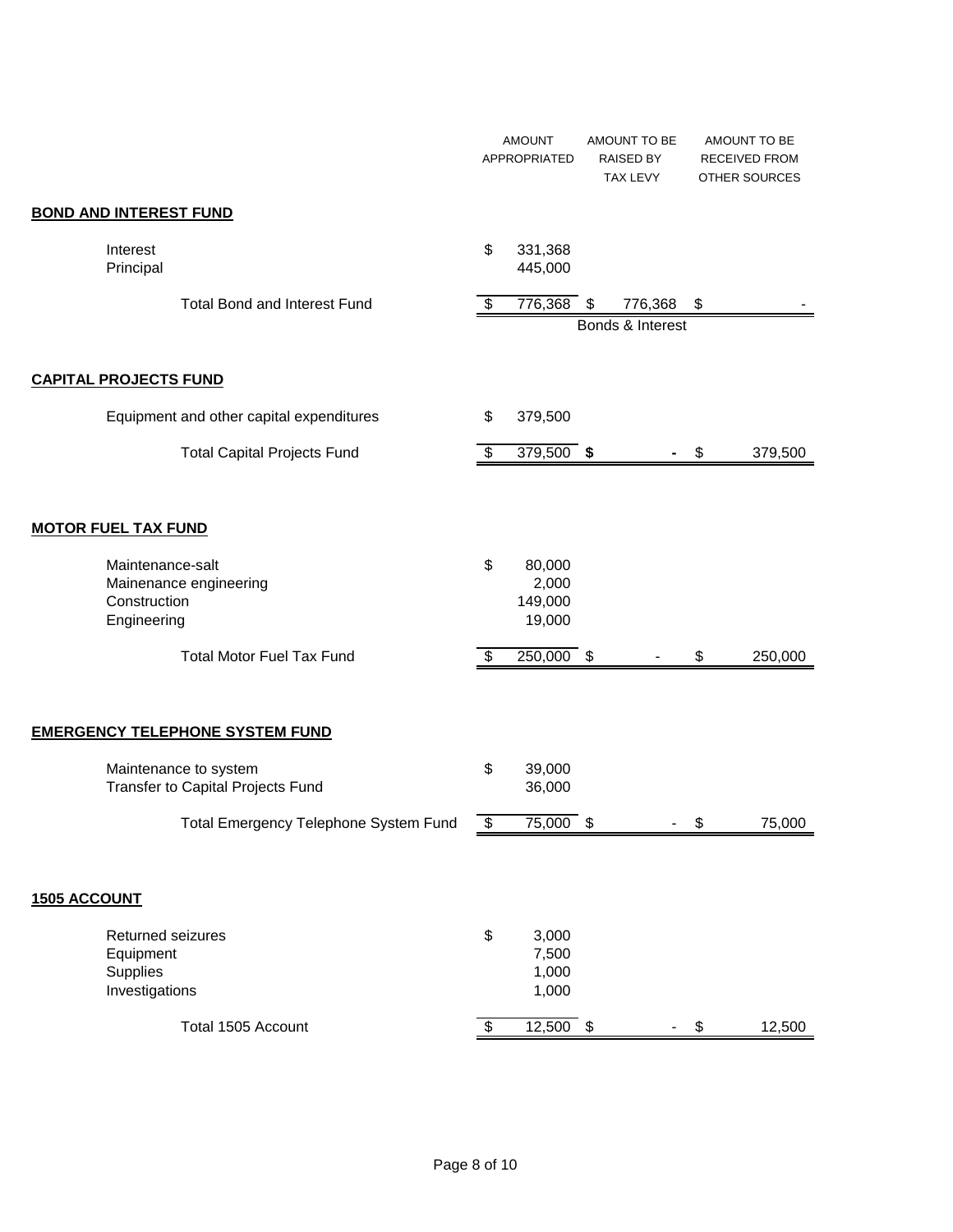|                                       | <b>AMOUNT</b><br>APPROPRIATED | AMOUNT TO BE<br><b>RAISED BY</b><br><b>TAX LEVY</b> |    | AMOUNT TO BE<br><b>RECEIVED FROM</b><br><b>OTHER SOURCES</b> |
|---------------------------------------|-------------------------------|-----------------------------------------------------|----|--------------------------------------------------------------|
| POLICE REVENUE SHARING                |                               |                                                     |    |                                                              |
| Equipment                             | \$<br>2,580                   |                                                     |    |                                                              |
|                                       | \$<br>$2,580$ \$              |                                                     | S  | 2,580                                                        |
|                                       |                               |                                                     |    |                                                              |
| <b>FAMILY DAY</b>                     |                               |                                                     |    |                                                              |
| Program expenses                      | \$<br>20,000                  |                                                     |    |                                                              |
| Total Emergency Telephone System Fund | \$<br>$20,000$ \$             |                                                     | \$ | 20,000                                                       |
|                                       |                               |                                                     |    |                                                              |
| TOTAL APPROPRIATIONS ALL FUNDS        | \$11,964,548                  | \$<br>3,209,413                                     | \$ | 8,755,135                                                    |

#### **SUMMARY**

### **FUND**

| Corporate<br>Bonds & Interest<br>Garbage<br>Police Pension<br>I.M.R.F.<br><b>Fire Protection</b><br><b>Police Protection</b><br><b>Social Security</b><br>Auditing | \$<br>363,000<br>776,368<br>134,045<br>612,000<br>105,000<br>415,000<br>577,000<br>167,000<br>20,000 |
|--------------------------------------------------------------------------------------------------------------------------------------------------------------------|------------------------------------------------------------------------------------------------------|
| Liability Insurance                                                                                                                                                | 40,000                                                                                               |
| TOTAL (AS ABOVE)                                                                                                                                                   | 3,209,413                                                                                            |